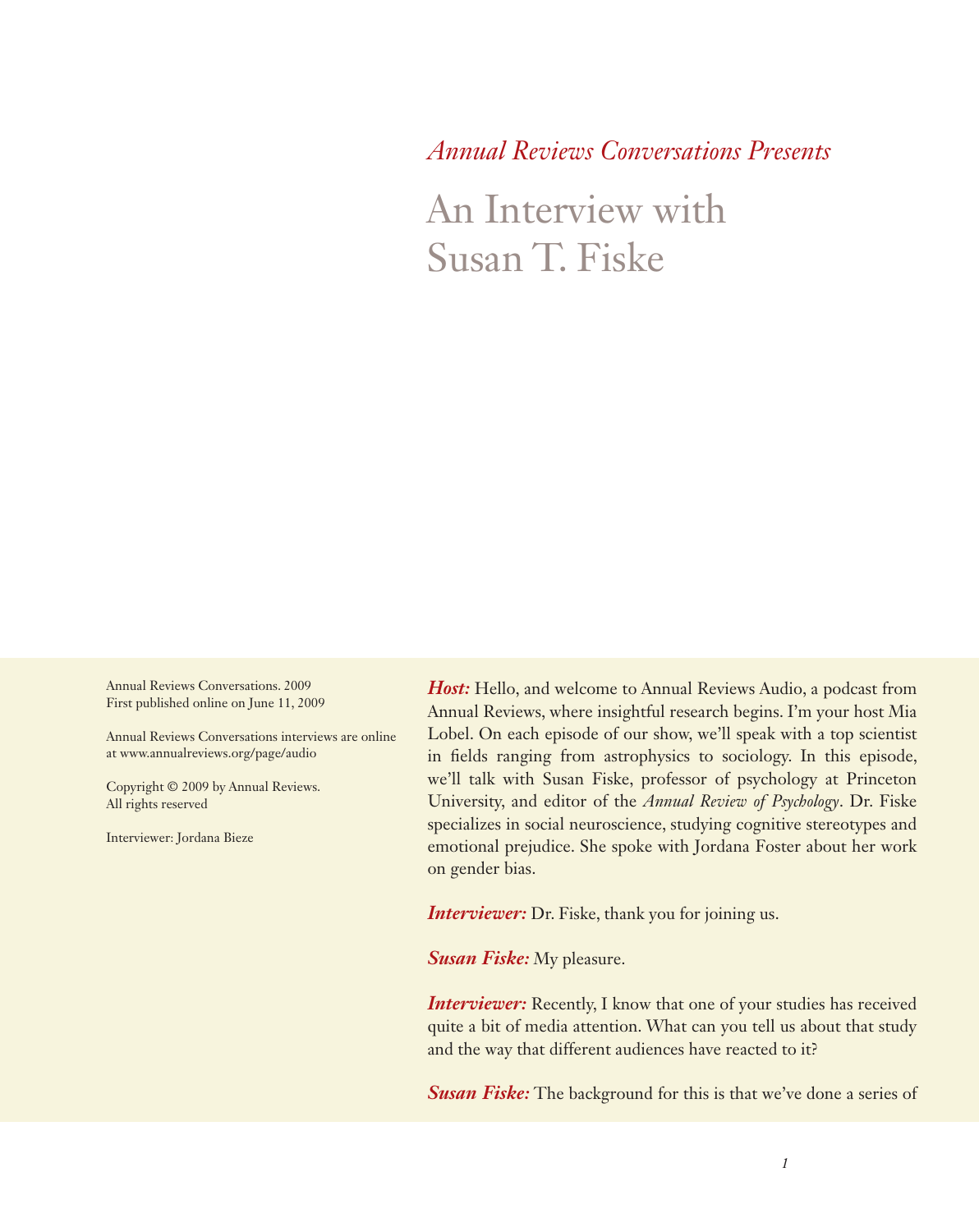studies looking at the worst kinds of prejudice because it turns out there are different kinds of prejudices, and the worst kind of prejudice in our research turns out to be people's attitudes and reactions toward homeless people and drug addicts. And all over the world, people's reactions toward poor people are extremely negative, and people—particularly for homeless people—other people's reactions are that they're disgusting and to be avoided, and they react to them as if they don't have a mind, and they don't want to think about the person's own experiences.

That's very understandable because essentially, when somebody's in that dire circumstances, it's really hard to think about the person's situation because it is so awful. And when you see people in public who are apparently homeless and/or panhandling, you really don't want to make human contact with them because they might want something from you, and you might be contaminated or in danger. So we had done some neuroimaging studies combined with regular sort of behavioral studies on people's reactions to these most extreme out-groups, and they all were consistent with this idea that people were not treating them as fully human.

This research relates to a broader body of research that people are doing these days on how people might treat other people as less than fully human and how that then allows you to treat them in ways that are not really acceptable in terms of human rights and so on. So a collaborator and friend of mine, Jennifer Eberhardt at Stanford, said to me one day, "You know, I bet that we would find that sexist men, when they're reacting to women who are scantily clad, would not treat them as fully human." And my reaction to that was, "Oh, well, yes, maybe that's right."

But then she said—and she has done some neuroimaging work herself—she suggested that what would get activated would be more sort of instrumental parts of the brain, and in particular she said, tool use areas of the brain. At that point, my own reaction was, "That's really gross, Jennifer. I can't believe you're saying that." But her own research has been very provocative and interesting. In particular, she's made links between how people perceive black Americans and how they perceive apes. And so she's no stranger to controversy, and her science is good. So it's not just that it's controversial for the sake of being controversial.

At that point, I proposed this study idea of Jennifer's to a graduate student here at Princeton, Mina Cikara, and Mina is interested in various social justice--related things including sexism. And Mina said, "Cool. Let's do it." So we decided to do the study to see how men who are sexist, in particular, would react to pictures of bikini-clad women. And the predictions were that they would have kind of instrumental reactions to these women because their main orientation to them would be to use them. And the secondary prediction was that there would be some kind of objectification or dehumanization of these women, but it would be different from the reactions to the homeless people because the homeless people you want to avoid, but if you're a guy on the make, a bikini-clad woman is somebody you want to approach.

And so it wouldn't be the same, but some aspects of it might be the same, for example, not really being terribly interested in the other person's mind because mainly she's a body to you. And there are evolutionary reasons to think that this might be particularly true of guys relating to women. I'll go into that in a minute. Mina and I spent quite a lot of time developing the stimuli. We had to find pictures of men and women fully clothed or in bikinis, including the men in certain jock straps and the equivalent bathing suits. The pictures had controlled for everything. They had to be controlled for the posture, the facial expression, the attractiveness of the face, the attractiveness of the body. No background information. Everything you can imagine.

So we spent a long time finding stimuli that would fit those specifications. Once having assembled that, we showed these pictures randomly mixed up with each other, so male, female bikini, fully clothed. We showed these pictures to 21 self-described heterosexual guys, college age, and their only job was to look at these pictures, and the pictures appeared for 200 milliseconds,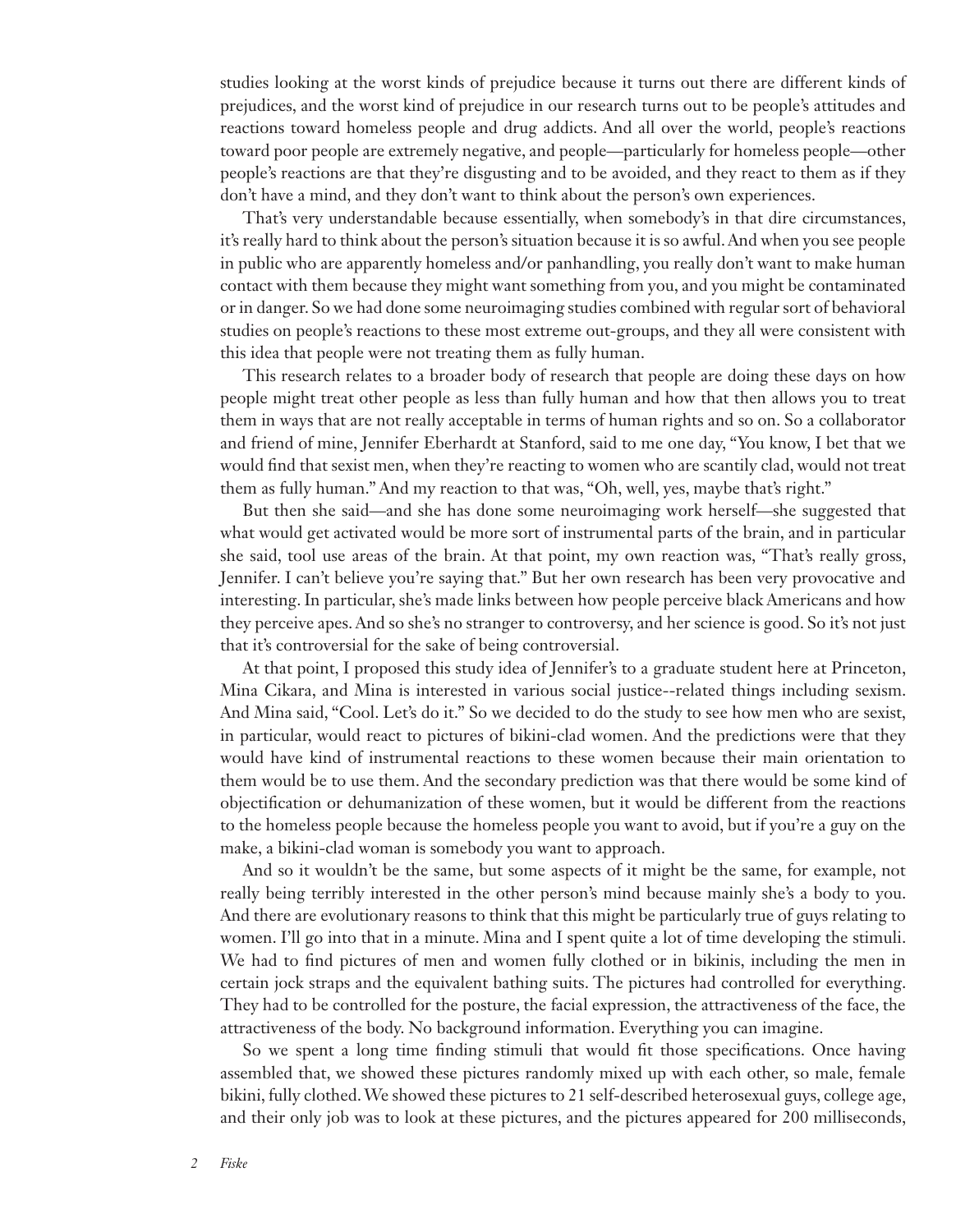which is extremely brief exposure. Basically, you don't have time to move your eye around the picture; you just see it and it goes away. And their job was simply to say, "Yes, I saw the picture."

So then afterwards, they had a surprise memory task, and their job was to look at a whole bunch of heads of faces of men and women, cut off at the neck so they couldn't tell who was wearing what or not wearing what, and they had to say whether they had seen that face before. And there were no differences between conditions on which faces they remembered. So faces were not where people's attention was going, but then the other thing we did was we showed them pictures of bodies cut off at the neck. So they weren't seeing anybody's face, but they were trying to decide which bodies they had seen before, and the guys were extremely good at remembering the bikini-clad women, but not good at remembering anybody else.

They were substantially better for women in general and people scantily clad in general, but this adds up to the bikini-clad women were the best to remember. So the reaction to that usually is you're surprised. You know, that's not a huge big deal, but it's very interesting. But what was particularly interesting is that this superior memory for the bikini-clad women was correlated with brain activation in two areas that are of special interest to us given our hypotheses. One was, as Jennifer predicted, an area that is activated when people look at tools that you can manipulate with your hands. So in effect, activating the idea of manipulating this body. And the other area that was activated was a sort of premotor area that activates when people have intentions but not when they're actually acting on something.

So that was consistent with the idea that to the degree they remembered these bodies, they were activating these sort of tool use, instrumental areas. The other final bit of brain— Well, actually let me take a little pause, a slight digression. When you're doing neuroimaging studies, you have to be careful not to over interpret the meaning of activations in different areas, and it's important to go back and forth between brain data and questionnaire data and self report data and so on. So draw conclusions. So we ran a study looking at people's immediate implicit associations between on the one hand, bikini-clad women and first-person action verbs like grab, handle, use, and so on. So this would be the person is saying, "I act on this bikini-clad woman."

In comparison to looking at pictures of fully clothed women and third person action verbs, implicitly saying, "She grabs, does, holds, uses," and so on. And what you find is that for men, the association between these bikini-clad women and first-person verbs is very fast as is the association between fully clothed women and third person verbs; she's acting. You don't get the same result for female subjects. If anything, it's slightly the reverse. So in effect, what this says is that agency is being vested in the male viewer as he's looking at these pictures of bikini-clad women, where it's being vested in the female fully clothed person to a greater extent than the other one.

So this is consistent with the brain data. It's the kind of thing we like to do, is to move back and forth between brain data that are consistent with a theory and then behavioral data that provide converging evidence for the story that we think makes sense.

*Interviewer:* And when we're talking about the brain data, we're talking about functional MRI for the most part?

**Susan Fiske:** Yes, yes. We are. So the final result, just to finish this, is related to the dehumanization idea which is that the kind of dehumanization we have found with the homeless people was that there's a part of the brain called the medial prefrontal cortex, which reliably comes online when people think about other people, or see a picture of another person, or think about somebody's traits. Also the self, but mostly it's about, well, also the self, who is also obviously a person. And what you find is that all kinds of out-groups act—and in-groups—that is, groups that people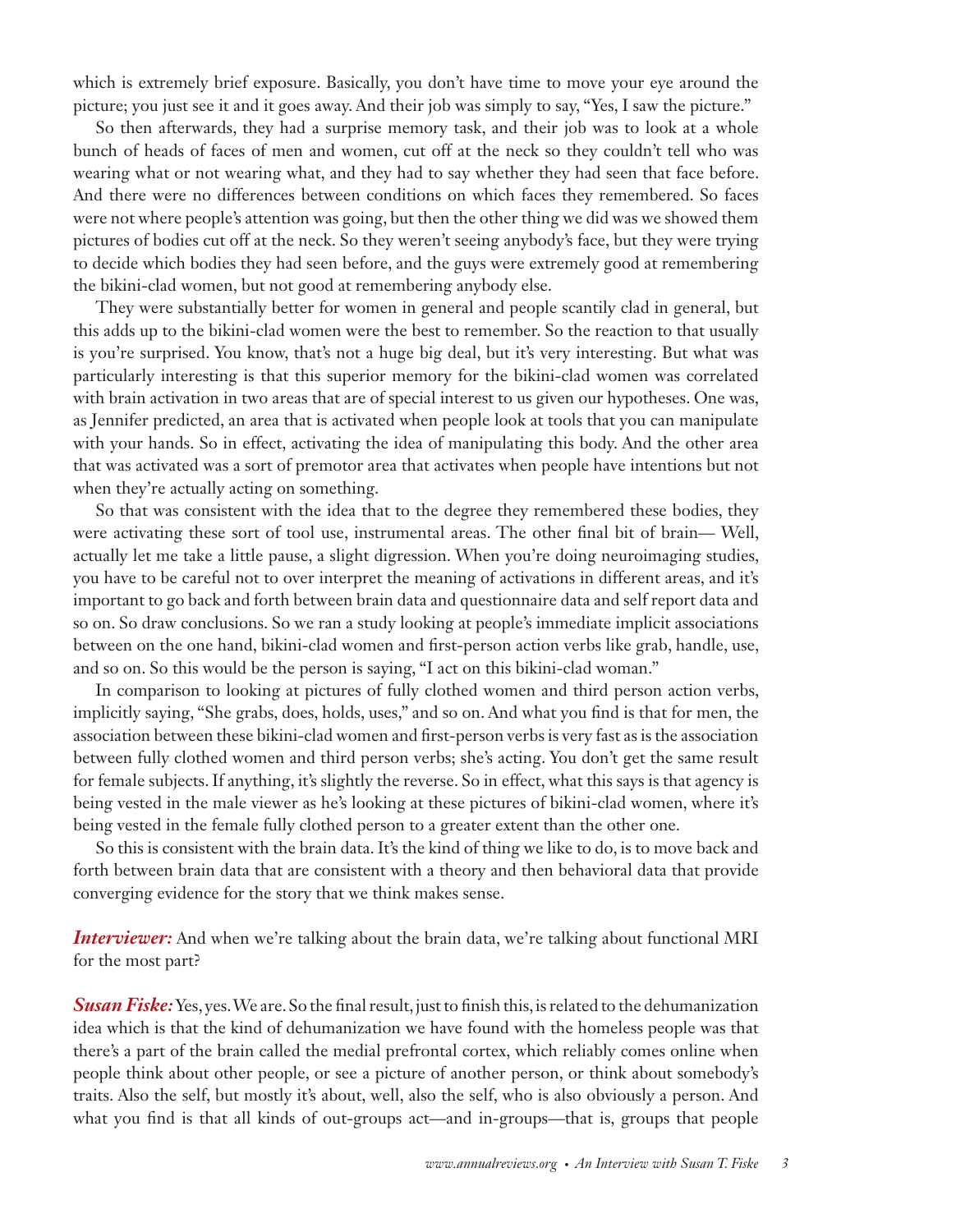belong to and don't belong to. Regardless, even if they don't like the groups much, this part of the brain comes online.

It does not significantly come online for people looking at pictures of homeless people. So that's what led us to call it a kind of dehumanization, and then we have behavioral data that corroborate that. Well, with the bikini-clad women, the same thing happens but only for men who scored very high on a scale of hostile sexism. And the hostile-sexism scale is one that views where people score high on it—view gender relations as combative and that women are trying to control men sexually and in other ways and compete with them.

And so you know obviously most men don't score high on this scale, but this particular group of guys was more likely to deactivate this social cognition related brain area as if they really did not want to know about her mind and her intentions and her traits. Whereas guys who score low on hostile sexism did activate this medial prefrontal cortex, which is correlated with thinking about another person as a person.

## *Interviewer:* Even when they were looking at bikini-clad bodies?

**Susan Fiske:** Yes, yes, and was, I mean, this is all about the bikini-clad bodies, right? It did not happen for the women who were fully clothed. So for us, the moral of the story is that guys looking at women in bikinis—certain thoughts immediately come to mind related to acting on those bodies, and that's probably why the women are wearing bikinis in the first place. So they're in some sense objectifying themselves, and that's people's prerogative to do that. But it's important to know the effects of this. So it's important not to kid yourself about wearing provocative clothes and what you're provoking.

And it's important also to think about it, I think, in terms of spillover into the workplace. So if you have a workplace where there are pin-up pictures or calendars or magazines scattered around, then there's going to be spillover from looking at these pictures to relating to women in the office. I've seen legal cases like this, discrimination cases, and also there's been research showing that if guys look at—there was an old ad back in the 80s called the Swedish bikini team, which was some beer ad. And so it had a bunch of women in bikinis, and in one study, they showed people this ad or a control ad, and then they had them interview a woman for a job, and the guys who had seen this bikini-filled ad didn't remember her qualifications.

They remembered what she looked like, and they had sort of salient in their mind, were demeaning sex-related terms, like instead of a woman, they would think of "babe" or more less mentionable things, and they would scoot their wheeling chair, their desk chair, closer to her when they were interviewing her. Sort of invading her space. My point is just that these are ways of illustrating things that people think may be true, but if you don't document them scientifically with a well-controlled experiment and control groups, you don't know whether they're true or not. People have a lot of common sense about these kinds of ideas, but until you do the experiment, you don't actually know if the common sense is right.

A friend of mine says, "Common sense is often neither common nor sensible."

*Interviewer:* Well, so has that been generally the reaction that you've found to these findings? Have people reacted as if, "Well, that's sort of common sense anyway?"

*Susan Fiske:* We've gotten two or three kinds of different reactions. There's one big set of people who react to it as, "So, you needed to do a study to show this?" That's fine, that's their prerogative, but I think a lot of this kind of research is sort of obvious in retrospect but not totally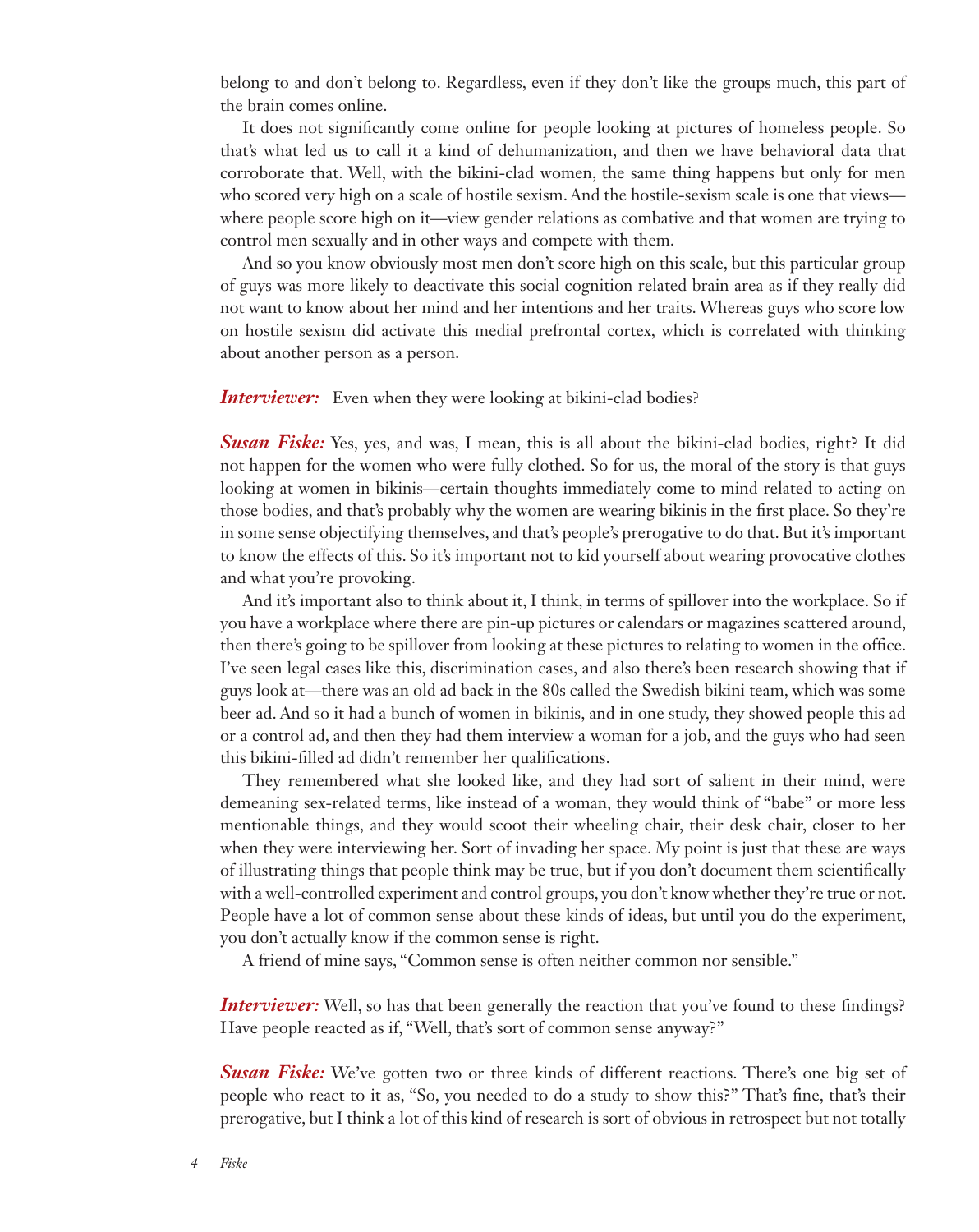obvious before you do the study. As you think about my reaction to Jennifer's prediction. Another set of reactions was— Oh, well, the most extreme reaction actually came from a Muslim women's newsletter where they were suggesting that this was evidence that women should be wearing burkas, wearing the complete covering so they wouldn't provoke men. Another Muslim women's website commented that actually our data don't show that because you don't get these reactions to women in regular western clothing, only to women in bikinis.

So that was an interesting set of commentaries. But the one that really moved me the most was a colleague who heard me present this paper at the AAAS meeting in February. She said it made her cry because she felt like this was something worth knowing about how men and women sometimes relate and that she was just pleased that science could address it. We did get from other people that kind of benign and seriously interested reaction, but I have to say, it has been controversial. That's for sure.

*Interviewer:* What are some of the challenges in terms of—I know that there's been a lot of media interest in this study. What are some of the challenges in sort of trying to balance what the media wants to know about versus what you as a researcher may think is most significant about your findings?

**Susan Fiske:** The scientists like us are always way more cautious about what the meaning of the findings is. But for the media, their job is to make it interesting to people. So understandably, they want us to go way beyond what we can say with our data. From our point of view, science is incremental and we're building this based on a lot of previous work, both neuroscience and self report data where guys who are high on hostile sexism don't think that women have complicated emotions, for example. That's kind of degrading. So there's a lot of work on gender.

It very easily becomes controversial, and it's actually not my main area of work. It's just one area that I've worked in. But I do find that it makes the people most uncomfortable, and it actually makes me uncomfortable to talk about it in mixed gender settings because I think it's divisive. Men feel—they feel accused or attacked, and that's really not our intention at all. We think there are situations in which women have instrumental attitudes toward men. The media never asked us about that. They did ask us, "Wouldn't women do the same thing with male bodies?" And I don't think actually that's what you would get, except under really rare circumstances.

But my friends who are evolutionary psychologists suggest a hypothesis for us, which is that although it may be sort of men's impulse to be sexually involved with any sort of available, young, fertile woman from an evolutionary point of view, it would be women's immediate reaction to try to curry favor with slightly older guys who have status and resources. So the reasoning behind this is that women—if you think about just from an evolutionary point of view, in order to reproduce yourself, women have to invest at least nine months and probably longer because they're nursing and they're taking care of the baby, especially in as they like to say ancestral times.

Whereas a guy, theoretically, could just be promiscuous and reproduce himself. In fact, that's not the case. In fact, with human beings, there's pair-bonding and there's a big investment on the part of both parents. But the evolutionary psychologists like to think about the differences between the genders and how they relate to mating behavior. Anyway, as I said, I find it awkward to talk about this study because I'm not trying to paint men as villains and women as victims or women as saints, either. I just think it's one interesting example of a sort of in-group/out-group type of response that neuroimaging has led us to some different hypotheses than we would have done if we'd just been doing regular behavioral data.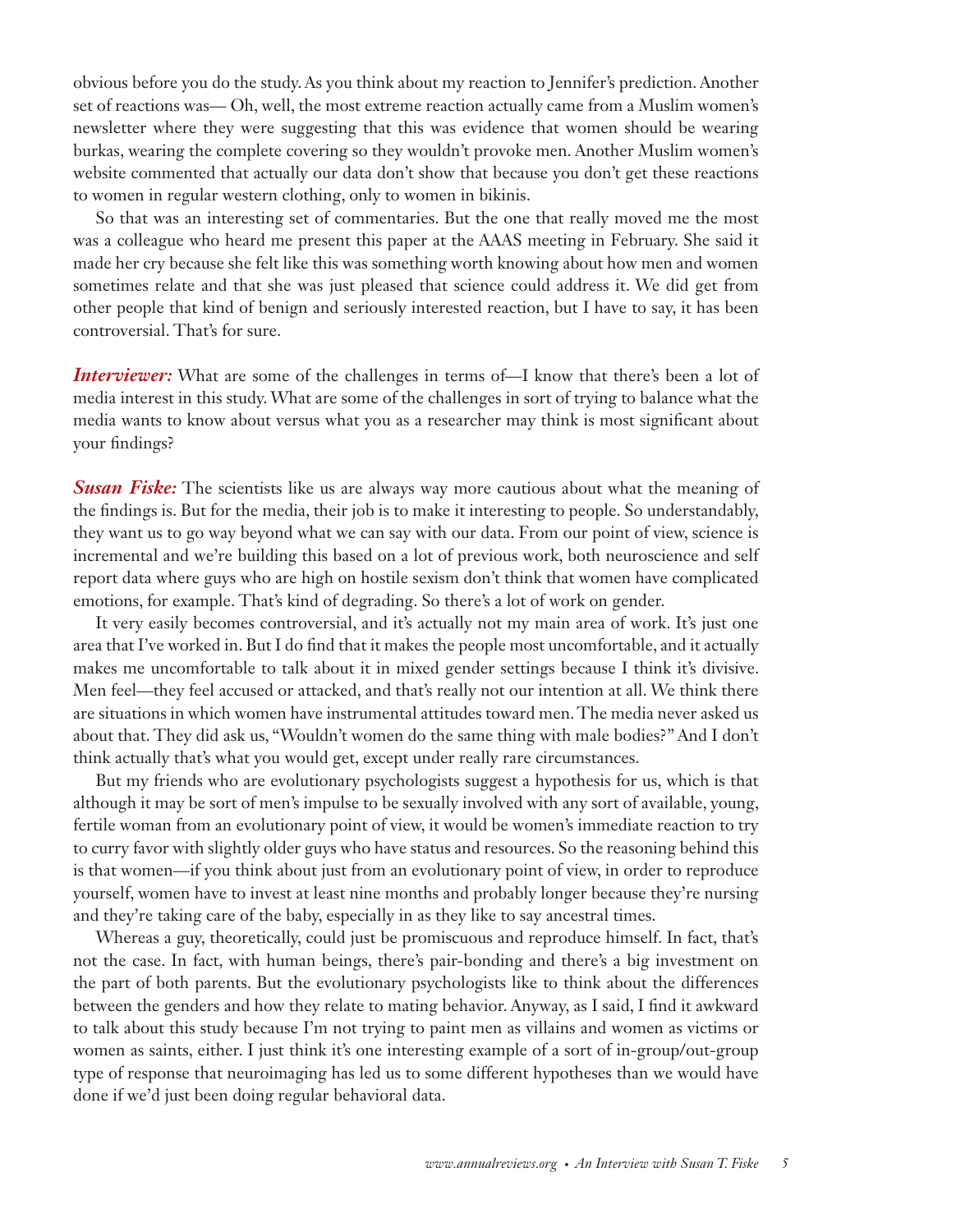*Interviewer:* So can you tell us a little bit more about how this particular study fits in with more of the general types of social neuroscience research, and maybe some examples of some other types of research that you're also doing?

*Susan Fiske:* I think part of what it fits in with in social neuroscience is a big interest in what's called theory of mind, and that is when and whether people think about each other's minds.

*Interviewer:* So can you tell us a little bit more about how this particular study fits in with more of the general types of social neuroscience research and maybe some examples of some other types of research that you're also doing?

*Susan Fiske:* I think part of what it fits in with, in social neuroscience, is a big interest in what's called theory of mind, and that is when and whether people think about each other's minds. It's really quite a complicated thing when you think about it, that you look at a person, say, on a bus and if you get interested you might think, "I wonder what that person's thinking." And, "Why does he look that way?" And "Why is he carrying the things he's carrying or dressed the way he's dressed?" And so you're thinking about the person's intentions and dispositions and preferences and so on, and this happens really quite spontaneously when people look at other people.

And as a social psychologist I find it fascinating that we do this so spontaneously, that we immediately start thinking about other people's invisible mind. And we act on our understanding of their intensions quite quickly. So what's exciting for me about all this is that I think they're basically only two things people figure out about other people right away, and the first one is the other person's intentions. You want to know if the stranger is well intentioned or ill intentioned toward you because that's a matter of survival.

So you're walking down a dark alley at night and somebody's coming towards you and you really want to know does this person have good or evil intentions toward you. And you can extrapolate that back to some ancestral past where you would've had to decide that pretty quickly. But also the modern office or the modern laboratory, there's a new person, a new hire who comes on the scene and you need to know right away whether this person has sort of cooperative or competitive intentions towards you because that determines whether you trust the person, whether you think the person is warm and friendly and sincere, or whether you think the person is really not to be trusted and you have to stay vigilant and on your guard about the person.

People like to say there's only two kinds of people, and that's true in a way; there are friends and foes. And people make these decisions within—when they see a face they can make that decision of trustworthiness in 50 milliseconds, and my colleague Alex Todorov here at Princeton has shown that, that decision is reliable within 50 milliseconds. So that even if you have 100 milliseconds or 500 milliseconds, that is half a second, it doesn't get much more reliable after that.

And what people are picking up on from a face, in terms of apparent trustworthiness, appears to be the ghost of happiness or the ghost of anger. So it's not really obvious, but it's very subtle and people respond to it. Now that doesn't mean they can't revise their impressions, but that decision gets made extremely fast. And it makes evolutionary sense. If somebody's coming toward you and they look slightly angry, you probably want to get out of their way. If the person's looking cheerful, then they're probably benign.

A moment ago I said there were only two kinds of people; there are actually four. Once you've decided somebody's intention you have to decide whether the person can act on the intention or not because if they can't act on it then they don't actually matter to you very much. A very young, extremely young child or an extremely disabled person or somebody who you just don't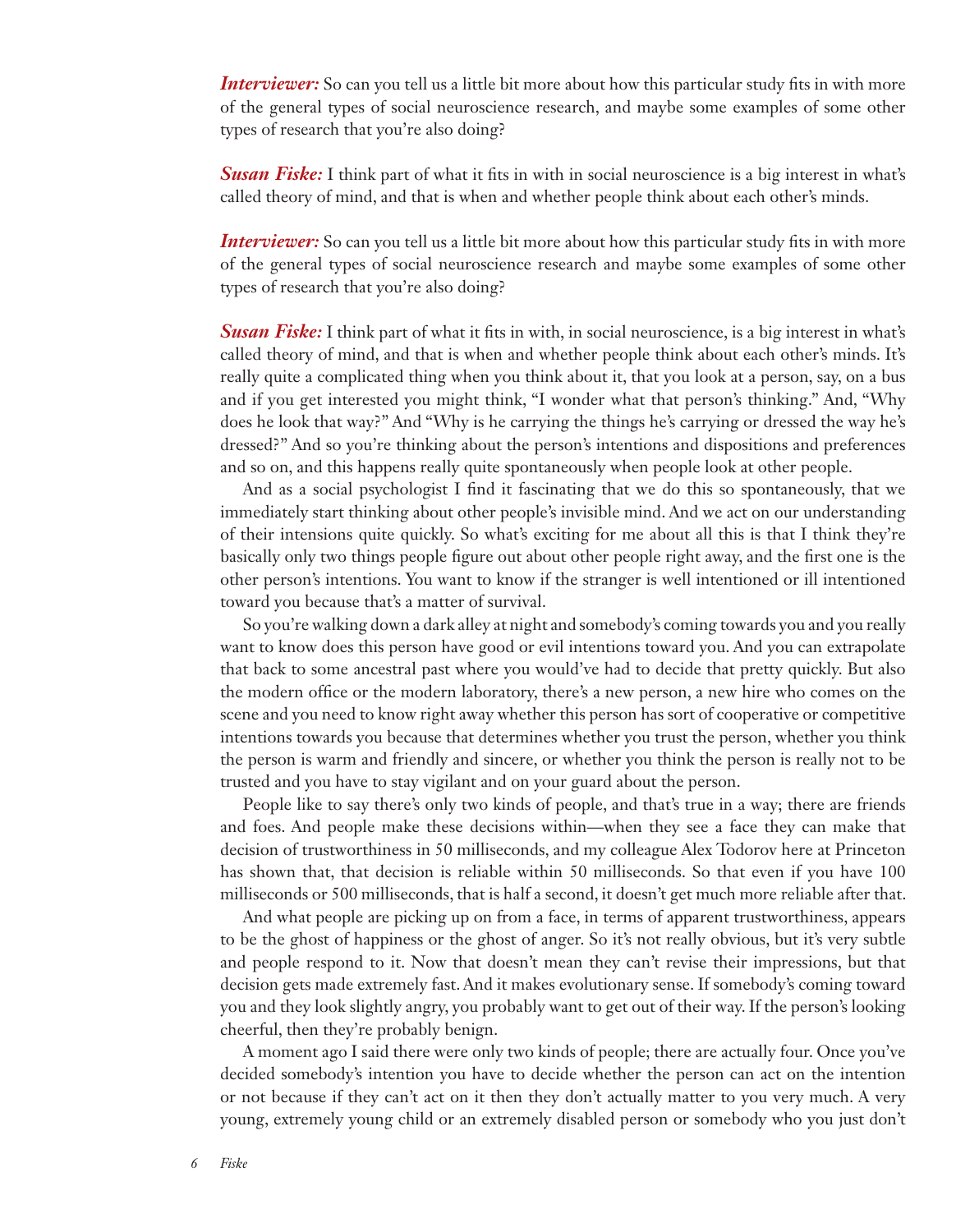see as having much ability to act as a agent, it doesn't actually matter as much to you what their intention is.

But somebody who looks competent, then you really care about what their intention is towards you because they might act on it, and they might be either helpful or harmful to you. So it turns out that this idea of thinking about warmth and trustworthiness and intentions, on the one hand, combined with the other person's ability to act on it, it really helps you to understand how people make sense of other people and social cognition generally. I mean I think it's a miracle that we make sense of each other at all, that people form impressions and act on them given how complicated the information is that we get from another person as a stimulus.

So some of the neuroscience data these days is looking at people's reactions to people who seem trustworthy or not, to people who seem competent and high status, or incompetent and low status. And so I think there's a lot of interesting work in that direction, both outside our lab and inside our lab. So that's the more general story that we're interested in.

To relate it back to the homeless people and the bikini-clad women, the homeless people are seen as neither well intentioned nor competent, so they're kind of the lowest of the low, they're low on both dimensions. And the bikini-clad women are seen as competent in the sense that they might have something that you want from them, they might hold resources, but they're not seen as—they're seen as somewhat threatening in some ways, in a way that seductress would be seen as threatening. They're seen as sort of worthy of attention for that reason.

Anyway, our more general program of research is to look at different kinds of prejudiced reactions and think about how people respond to people with different levels of warmth and different levels of apparent warmth and different levels of apparent confidence.

*Interviewer:* At this point in your career, the topics that you come up with for study are probably the result of the years that you've been doing research and the ideas that you've generated along the line. But for younger researchers it can be difficult to just come up with a topic to study. Can you talk a little bit about social context and as an example how that can influence the direction of a person's research and how that was, to some extent, the case for you?

**Susan Fiske:** Well, I think people starting their careers really worry about where the ideas come from. And I think there are several sources of ideas, but the most important piece of advice about this is to trust your instincts. That is, if there is something that strikes you as really interesting and important, then you really should think seriously about pursuing it because when you're doing science there's so much grief involved with it. It's really hard to do it. It's hard to do it right and you get a lot of rejection from journals and so on and so forth and so you really have to love what you're doing.

So the most important thing is you have to love what you're doing and think it's important because if you're working on something for any other reason it won't sustain you through all the trials and tribulations of doing research. But when you do love it, then when you get it right and when other people like it too then you feel particularly good about it.

And so part of what that means is that who you are informs what interests you, not that you should study yourself. I mean some people sort of study their own issues or their own group's issues; I don't think that's always a good idea. But there are both formal and informal sources of ideas, and I guess that's really what I'm saying, is that there can be formal sources of ideas where you read research literature and you say, "Why are they not studying this? They really ought to be studying this." And if that gap bothers you persistently then really that's something you should be doing to fill the gap.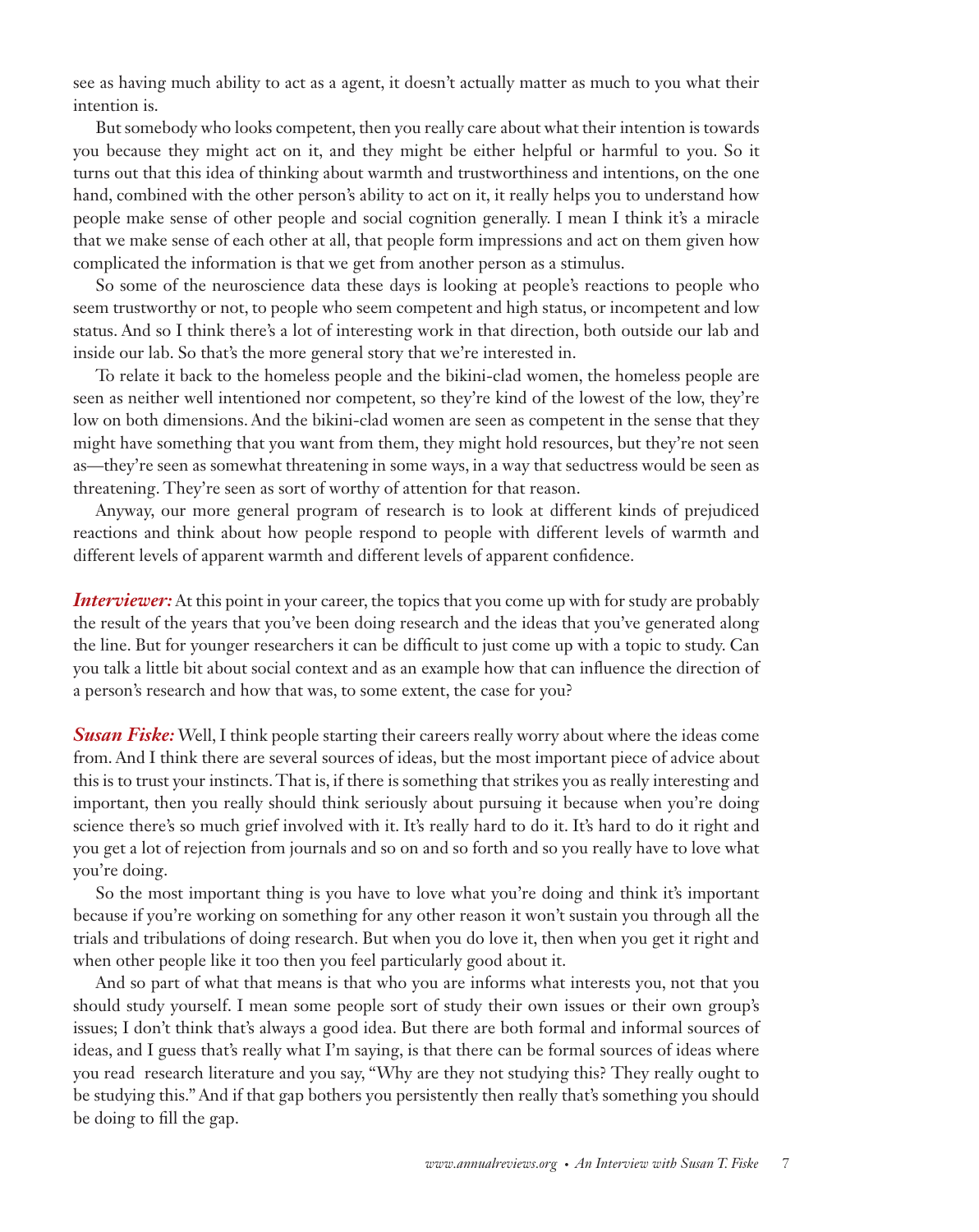At the same time, people's own social context, that is the identity group they belong to or the generation they're in or the social problems that are salient when they're doing their research, those will inform what you think is interesting. And so it's important to honor that, but then you have to do it—do the science. You have to do the literature review and see how it relates to things people have thought of before, and you have to operationalize your variables in a way where your working definitions of a concept will be convincing to other scientists. And you have to do the science honestly and analyze your data carefully and write it up in a properly cautious way.

But I think, I'm not sure if this is what you meant, but when you said context—but for me it's the context of a person's life that makes that person decide what's going to be interesting and what they have a passion for pursuing.

## *Interviewer:* Can you give us some examples from your own personal experience?

*Susan Fiske:* Well, sure. I grew up in Chicago, on the south side of Chicago in Hyde Park, which is actually Barack Obama's and Michelle Obama's neighborhood; it's where Michelle Obama grew up and actually where their current house is, before the White House. That is a stable, racially integrated neighborhood. When I was growing up there, it's the University of Chicago neighborhood, so it's also sort of academic small town in some ways, but not everybody's associated with the University. Many people live there just because it's a nice place to live, or some of the surrounding neighborhoods, not others, but some.

Anyway, the point is that my experience growing up in this stable, racially integrated neighborhood was that the adults were pretty proud of that. My father was a psychologist who was particularly interested in measurement and philosophy of science and how you could measure subjective states reliably. And my mother was a community activist and full-time volunteer, although she was not the community organizing type of person that Barack Obama was for awhile. But she worked with community groups and helped them to get grants and to get the city government and county government to pay attention to them and so on.

And so she was a social activist who worked within the system. My own interest in social psychology came from the fact that I could do science that was related to social issues. And so for me, especially coming of academic age in the late 70s it was clearly the right thing to do; that this grabbed my attention and I could be passionate about doing this work. When your subject matter is people in particular, who you are makes a difference to what interests you. For me to move from Hyde Park to Cambridge, Massachusetts, which was much more segregated, and Boston in general, I loved that part of the country, but I also am acutely aware of how segregated it was at the time.

I got interested in stereotyping and prejudice partly as a result of that. The other reason I'm interested in prejudice against women in particular is that my grandmother, that is my mother's mother, and my great grandmother on that side worked for votes for women. And so they worked for women's suffrage and so there's kind of a feminist or women's rights legacy that I've inherited I'm sure.

*Interviewer:* When you decide that you have a subject area that interests you and you've decided that you're going to focus your direction of research that way, how do you make sure a research idea is going to be compelling to other scientists and people who might publish it in a journal but yet fresh enough to stand out from the crowd?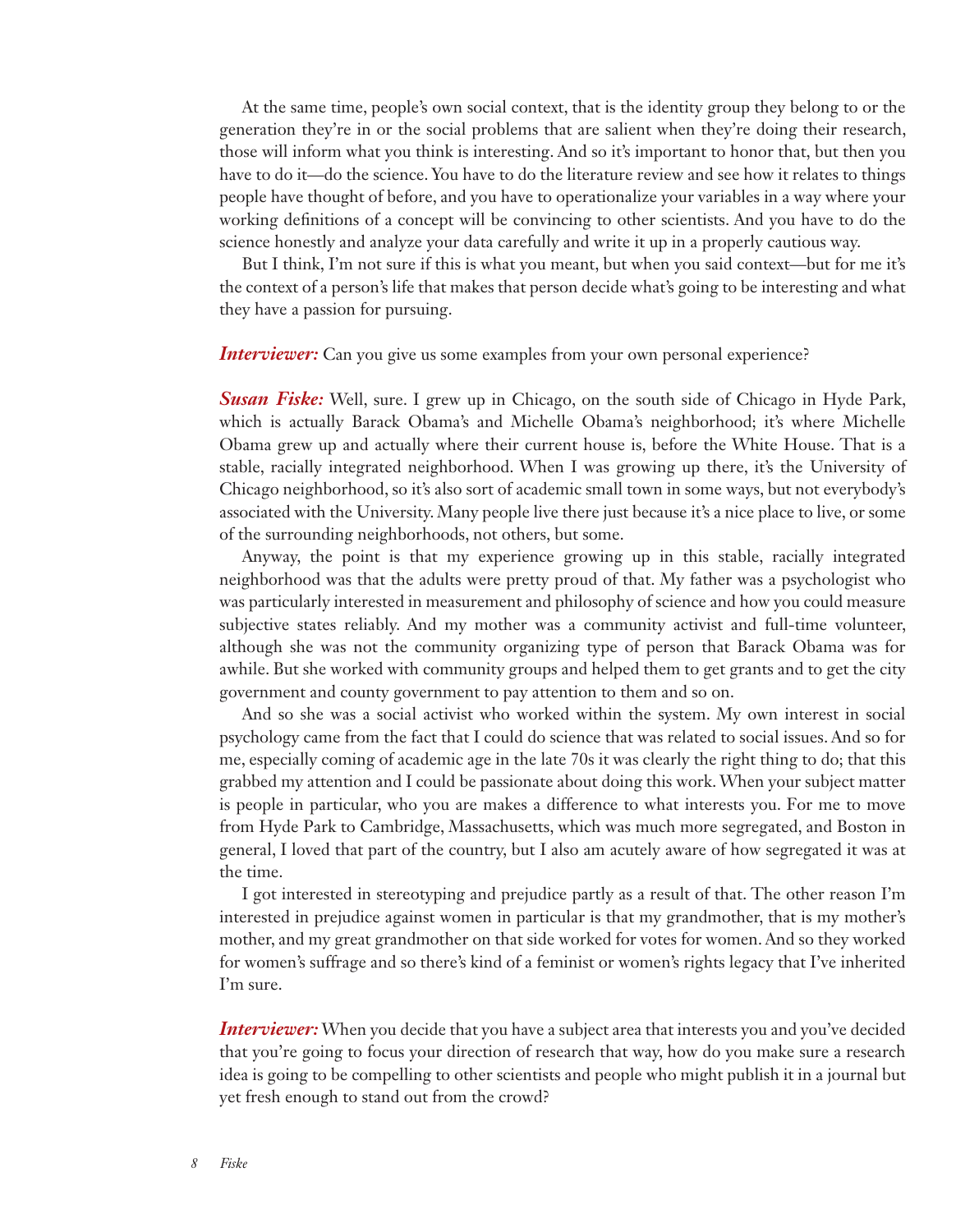**Susan Fiske:** Well, that's an interesting question. One of the things I do is I keep up with the literature, and partly I keep up with the literature by editing the *Annual Review of Psychology*, reading a bunch of chapters in fields related—some fields related to mine. And I also edit the *Handbook of Social Psychology*, and so every 12 or 15 years I get all caught up on the field. And I've written a couple of textbooks too, one in social psych generally and one focused on social cognition.

So I read and keep up with what are the trends, and I think it's important to be aware of trends but not to jump on the bandwagon after the bandwagon's been built. I think you have to anticipate what is going to be the direction people are going because nobody's doing it, but it's an area that is ripe for discovery or rediscovery, frequently it's been studied before but it was 30 years ago and nobody remembers. And it's important to respect the older work too because frequently there are a lot of insights, but the methods have improved and the theories have improved and you can come back to it with some new perspective.

But I do think it's important not to do something just because everybody else is doing it because then it gets very crowded and you're likely to be scooped because if it's totally in the zeitgeist then somebody else will think of it too. And so you don' t really want to be working on something in a very crowded area. That always makes me run the other way when I see that happening.

*Interviewer:* And if you're doing something that nobody else is doing then maybe there won't be the interest that you want?

**Susan Fiske:** My experience has been that if you do things that are interesting enough then other people—and you do—maybe the first study doesn't attract attention, but when you do several studies and say, "You know, this is a really interesting topic." Then other people say, "Yeah, right." And then they follow you, you know that's turned out to be a useful strategy for me. So, for example, I did some expert witnessing in gender discrimination cases, I've stopped doing that, but I did it for awhile. And, actually, I was interested in doing expert witnessing in any kind of discrimination cases but I only got called to do ones about gender, which is interesting all by itself.

But anyway, so I did some and so I learned a lot about different workplaces and how they operate, all the way from shipyards, all the way up through investment firms. And I read a lot of depositions about what went on in the workplace and so on. And one of the things I noticed in these cases is that the problems that people were encountering that ended up resulting in lawsuits were because, mostly, somebody's boss was not treating the person as a unique individual but treating them as a category member. And I thought about the social psychology research that was available at the time, and I realized that all the stereotyping and prejudiced research was looking at peers reactions to each other.

And as I thought about it, peers matter a lot, they can make you very uncomfortable and make you want to leave the workplace and so on, but they don't have hiring and firing and promotion power over you the way a boss does. So I thought about this and I sort of looked around the literature and nobody was really studying power at the time in social psychology. So I thought, "Well, maybe I should look at power." And so I began to study how power relationships can undermine people. People who have high power, precisely because they do control resources may not need to pay so much attention to people below them and so then they're vulnerable to stereotyping them and not seeing them as three-dimensional human beings.

And so I began to work a little bit on power and then other people thought that was pretty interesting and they jumped in that too, and then there's really—now there's become sort of cottage industry of people working on various issues related to power. And people have taken it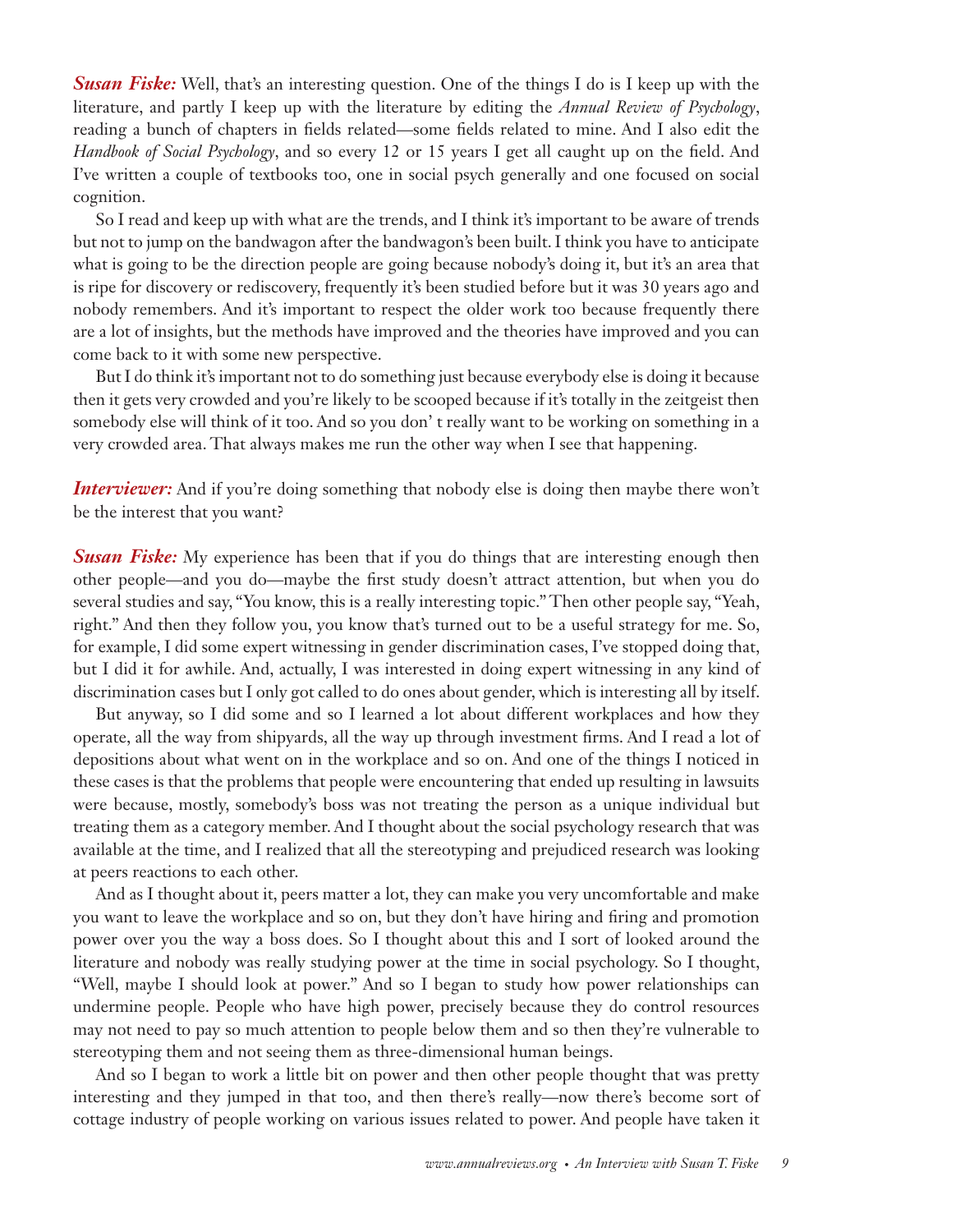places I never would have imagined, so there's been some very original work done showing that when people are feeling powerful they see rewards everywhere, and see the world as a great place, and they feel cheerful, and they act impulsively, and keep the big picture in mind. And when people are feeling powerless they don't feel so good and they're inhibited and they're vigilant toward people who have power, which makes sense.

Anyway, so there's that kind of thing where the time that I thought about doing it, nobody else was doing it. I mean some people had in the past but not really in the way that I was talking about. And then not right away, but maybe 10 years later some very original work came along that was clearly influenced by what we had done in my lab, I mean they cited us. But they took it in a really different, interesting direction, and then I've been amazed at the explosion of research that's come along with that.

So you don't always know right away whether what you're doing is intriguing to other people, and you don't actually know whether they thought of it because they read something that you wrote or they just had thought of something and then discovered later that you'd written on the same topic. You never really know for sure. But you have to love it, you have to love what you're doing and think it's interesting yourself and hope that you can persuade other people to work on it too, eventually, but not till you get done with what you want to do.

*Interviewer:* So I know that one thing that you've been successful in doing, and I think this is your word, "hyphenating" within your research with social cognition and now with social neuroscience. Can you talk a little bit about how that happened for you and what that involves? Some of the challenges involved in being a "hyphen?"

**Susan Fiske:** The current wisdom is that some of the most important discoveries in science happen at the boundaries between two areas or when people combine two areas. And we were talking a moment ago about how people come up with ideas and how do you find something new to say. And one of the ways you find something new is by taking your base area and seeing what its relationship might be to a different area. So social neuroscience is an example of that, evolutionary psychology's another example of that, and so on.

When I was in graduate school the next big thing was cognitive psychology; basically the idea of thinking about what was in people's minds and trying to measure it as a scientist was out of fashion in the 50s and 60s within experimental psychology. Not so within social psychology, but in people who were studying learning, for example, it was all about reinforcement theory, which basically was not interested in cognition.

So when I was in graduate school the new, exciting thing was cognitive psychology and that whole revolution in viewing the mind as an information processor, not just simply a stimulus response processor, a reward-punishment processor. So that was exciting, and that seemed new, and for me as a graduate student that seemed like an opportunity to do something dramatically different. And part of being an academic is that you're an entrepreneur for yourself; that is yourself, and your ideas, and your methodological skills, and so on. And so part of what you're selling is yourself as a product. Coming out of graduate school I was at least sort of dimly aware that I had to have something to offer people or else I wouldn't get a job.

So at that time social cognition was the thing, and my advisor and I wrote really one of the first books called *Social Cognition*, which was combining social psychology and the new field of cognitive psychology. And it was not an easy thing to do as a junior faculty member to write this book because the field was not established yet, and we were helping to define what was in the field and how it related to traditional social psychology. It was not easy and the metaphor that comes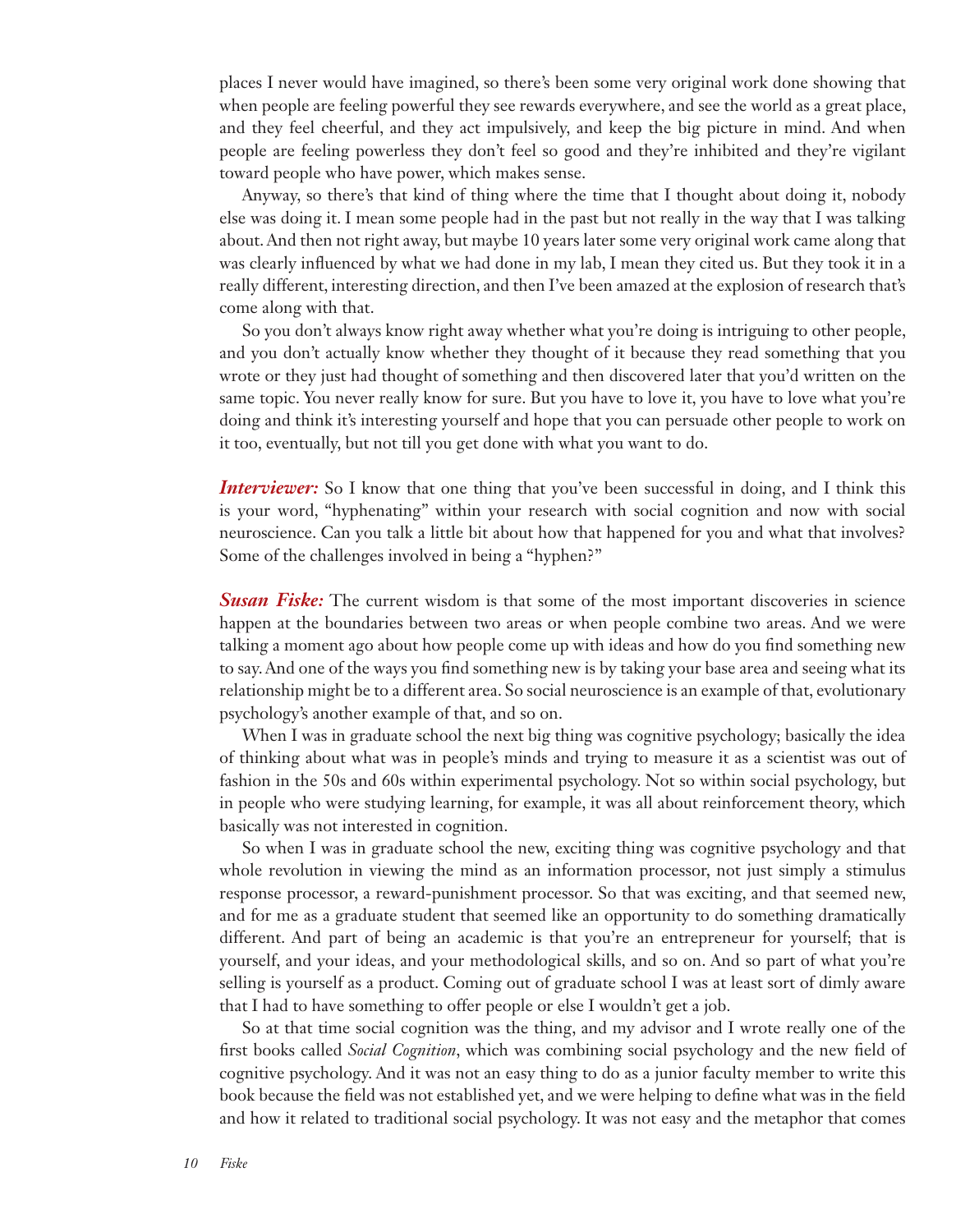to mind was—is it was sort of like we were riding through town and being shot at from both sides at once. We were, my work was, our work, a lot of the social cognition work in general, it was seen as not sufficiently social on the one hand by social psychologists, and it was seen as not sufficiently rigorous or cognitive, not hard enough science by the experimental psychologists.

So neither side was really willing to accept us, but we persisted and survived and now it's a wellestablished field, nobody feels defensive about it, nobody's attacking it as a field, and it's established. Many years later, I feel like I'm having the same experience again with social neuroscience, only I'm older and less vulnerable in my own career. But I do feel like the first handful of people who decided as social psychologists to use the ideas and the methods from neuroscience, they were taking a big risk with their careers. It has paid off handsomely for most of those people I would add, they're doing quite well, but they had to be brave to do it. In effect, they had to learn twice as much, so they had to learn social psychology and they had to learn neuroscience, and so there was a lot of work and a big challenge.

But I think that they're thriving, and the area's going to be thriving despite the doubts by the social psychologists who think this isn't really social psychology and the doubts by the neuroscientists who say this isn't really neuroscience. But, in fact, a lot of that kind of work is the kind of work that most interests people, lay people, people outside the area. There are risks involved, but I think for the most part they've paid off.

*Interviewer:* Now you mentioned some concerns within social cognition that social cognition was not sufficiently social and that some of those same concerns arise with regard to social neuroscience. And I'm thinking social neuroscience, a lot of that involves very high technology, functional MRI; it becomes very technical in some respects. And, to me, it would seem that maintaining the social element, the social psychology element might be important, the more technical things become. Is that something that you're finding?

**Susan Fiske:** It's harder to keep it emphatically social if you think that social means, as I think it does, you're looking at the influence of people on other people. If you put somebody inside a magnet it becomes harder to make it really social. But there's certainly been work where people are interacting with other people remotely, and everybody's so used to interacting on computers and other kinds of remote devices. But it can be social too. To me, part of what's delightful about the neuroimaging work, a lot of the cognitive neuroimaging work, is that there's some hypothesis about what people are doing when they're lying in the scanner between tasks, and there's a sort of a default network that people have talked about, a resting state network.

So whatever the participant is thinking about, the brain areas of that activates. Well, this overlaps a lot with what turns out to be the social cognition network. My own hypothesis, which follows from work other people have done, is that what people are doing when they're lying there in the scanner between arithmetic tasks or word finding tasks or whatever the cognitive task might be, what they're doing in between is thinking about people. They're thinking about the experimenter, "I hope he knows what he's doing running this magnet." They're thinking about who they're going to meet for lunch, a fight with their girlfriend, whether they wore the right clothes today, so they're thinking about people and then they get interrupted from thinking about people to do the arithmetic task or the alphabet task or whatever it is nonsocial.

So I sort of like the idea that the default resting network is thinking about people, so what are you thinking about the most as you walk down the street or you're in the shower, whatever random moment. Some of it is solving a problem at work that is not interpersonal, but a lot of it is interpersonal. I think the technology can be ways of revealing how profoundly social we all are.